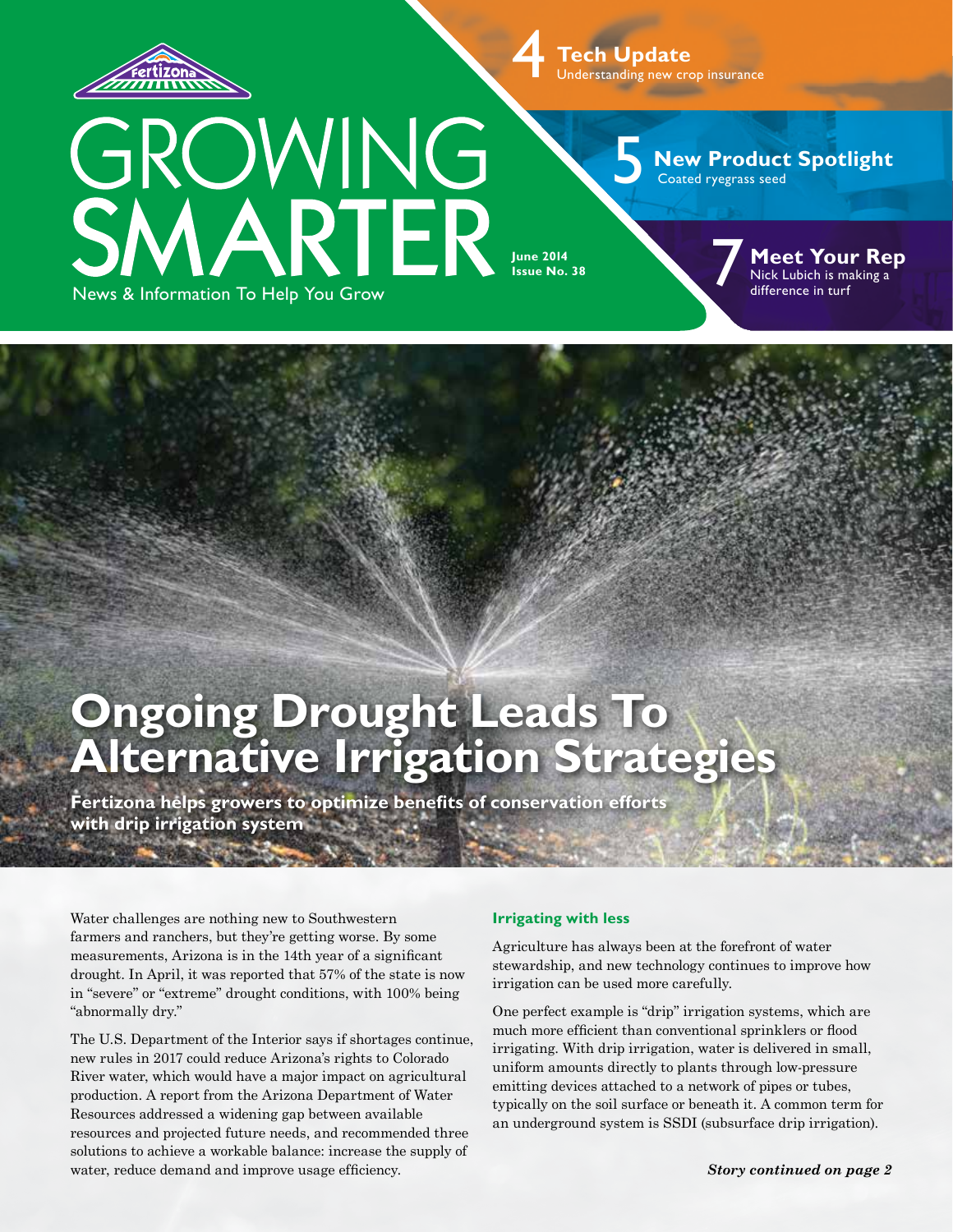### Stewards of the Land

We've seen longer, hotter days this past year in Arizona, mixed with a near record lack



of rainfall in most growing parts of the state. Water conservation has long been a buzzword amongst the mainstream media, but the stories – and predictions – are getting more dire.

Like most springs, they're all different. And this spring is no different, we've had rail car shortages in the North, colder

temperatures in the Midwest and East as well as drought in California and the Southwest. But as a grower in the Southwest, chances are you've seen this all before. In fact, in our first 35 years, the team at Fertizona has seen conditions just like these, but somehow – someway – the growers keep growing.

### **So what do we know that others don't?**

Just check out the story in this month's edition about David Wuertz and his operation's Subsurface Drip Irrigation, or SSDI (page 1). Water conservation or appropriate use of water resources – is something that Arizona growers have specialized in for more than 100 years.

And as the state's crop mix has grown and changed, both in response to environmental and economic concerns, one thing remains the same – the "can-do" attitude of our growers.

So that's what makes David's story so interesting, and one worth telling. Necessity is the mother of invention, and as David points out you can maximize the impact of each and every drop by integrating something as simple as a drip irrigation system. More crop with each drop.

Stewardship of the land is what it's all about, and is something each of our growers practice. And we've been working, hand-inhand with our growers to make sure they have the products and expertise to make the right decisions for their land. From the tried-and-true to the new and emerging, we've got the product mix you need.

There are no easy answers, but at the end of the day, we're committed to being here, working alongside each and every one of our growers to find the right solutions to whatever problems are thrown at us.

We've done it for the past 35 years, and we're going to be here for the next 35.

– Jim Compton President, Fertizona and Compton Ag Services

## **Ongoing Drought Leads To Alternative Irrigation Strategies**

There are many obvious advantages to SSDI. By irrigating below the ground, you don't lose water to wind or surface runoff, and you don't wet non-target areas. A drip system also lets you irrigate efficiently on odd-shaped fields. You can also integrate a full variety of other products, including fumigants, fungicides, insecticides, etc. into your system, saving time and money.

### **More crop per drop**

Because SSDI distributes water directly to plants where they need it most, growers can maximize yield potential with less irrigation. A drip system even improves the performance of your liquid fertilizers and chemicals because they reach the root zone more completely.

David Wuertz is a pioneer in drip irrigation, both as a supplier and a grower. His family's company has provided SSDI equipment and services since 1980, and he also uses extensive drip irrigation on their many acres of cotton, alfalfa and other crops.

"With the water shortages we face in the Southwest, you almost have to use drip irrigation in order to survive," Wuertz says. "It's the best way to go for both water savings and yields."

His own Sundance Farms is a great example. When the Wuertzes converted cotton fields to subsurface drip irrigation, water use was almost cut in half.

"The drip system usually takes about three to three-and-a-half acre-feet of water," Wuertz says, "compared to the six feet needed for furrow or flood irrigation." The Wuertzes also reported increased cotton yield with the drip system.

Shawn Wright, Manager, Fertizona – Thatcher, works with a number of growers who have installed drip irrigation on cotton.

"I know the drought was totally a factor for one of my customers who recently installed a drip system," Wright says. "He decided to switch after seeing other growers having tremendous success with it."

### **Support from Fertizona**

If you're considering drip irrigation, count on Fertizona for the products and support you need for fertigation and chemigation. We offer many liquid fertilizers, pesticides and surfactants designed for use in drip systems, all to help you promote top yields with less water, and speed up your ROI.

"There's a learning curve with drip, but Fertizona can help at every step of the way," adds Wright. "And in the long run, it's better for everybody."

*For more information about drip irrigation systems or products, please contact your Fertizona location or representative.*

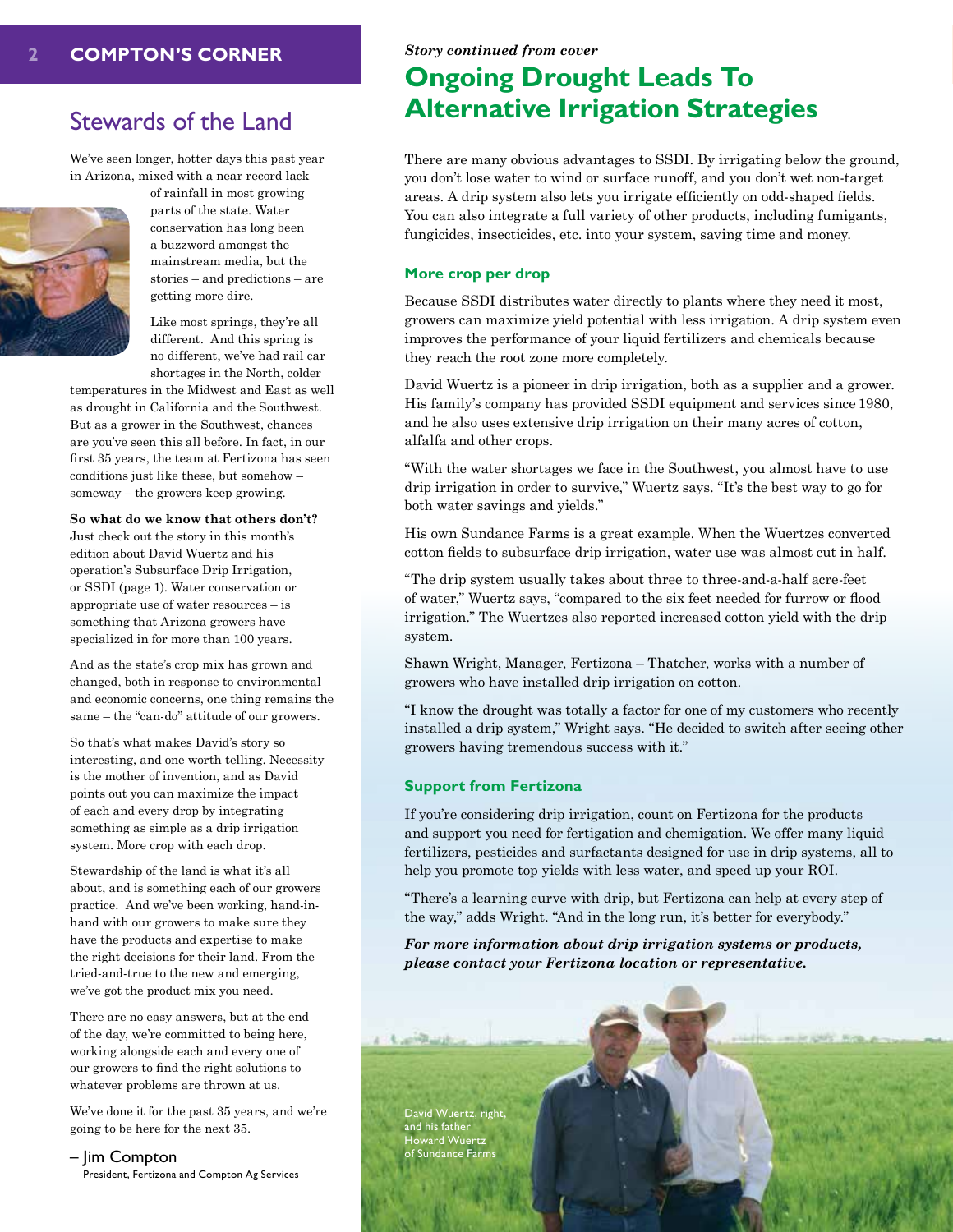# H Four Farms

**Bruce Heiden and his family know what's important** 

## Bruce Heiden honored as Hall of Famer

Earlier this spring, Bruce was inducted into the Arizona Farming & Ranching Hall of Fame. Each year a panel of industry professionals names a new slate of honorees for the Hall, and Heiden was among the group selected for the 2014 class.

Members are chosen in recognition of their consistent and noteworthy contributions in the realms of Arizona agriculture and agribusiness, or related science and education. Heiden was honored by his peers for having such a distinguished record of business success, respect for the land and family history.

The honor is well-deserved, and we congratulate Bruce for his impressive achievements!

Some men's success in life is measured by their professional achievements, while others take more pride in raising an exceptional family. Bruce Heiden has had the pleasure of acheiving both.

Heiden is the patriarch of H Four Farms in Buckeye, Arizona. It's a thriving, multi-faceted operation which now represents four generations. The Heiden family got its start here when Bruce's father moved to Arizona in 1932, following doctor's orders.

"He lived in Massachusetts and had asthma," Heiden explains, "so he came out here for his health. Then he started farming in 1943, and I joined him as soon as I finished high school."

In those early days, the Heidens' main crop was cotton, and it's still a big part of the farm's production. The family even owns and manages its own cotton gin in Gila Bend.

"Cotton was our backbone product for years," Heiden says, "but now alfalfa is the largest part of our crop mix." In addition to alfalfa and cotton,

H Four grows wheat, corn and barley, all totaling about 7500 acres.

The farm has been a pioneer of diversification for a long time. The Heidens got into the cattle feeding business in the late 1950s, and the family still owns and operates a feedlot in Buckeye. They also provide processed corn to local dairies.

### **Committed to family ties**

Bruce and his wife Helen have been married for more than 60 years, and they have four children: sons Art, Les and Hal, and a daughter, Holly. All three Heiden sons are involved in the family business operations with their father – a fact which shows in the name "H Four." (Of course, "4H" is taken.) Bruce and Helen also have 12 grandchildren and 11 great-grandchildren, and two of their grandsons are currently working on the farm.

"It's been great to raise a family here," Heiden says with obvious affection. "It took a lot of hard work, but I wouldn't trade it for anything."

### **A history with Fertizona**

H Four is a loyal customer of Fertizona, and has been for many years – in fact, since before it even existed.

"I was getting fertilizer from Jimmy Compton's dad when Fertizona wasn't around yet," Heiden recalls. "So we've worked with the company from the time it started." Today, the Fertizona – Buckeye location supplies H Four with fertilizer, seed, chemicals and more.

"We could call them 'forever' customers," adds Tim Walsh, Manager, Fertizona – Buckeye, "because they were here at the beginning. The Heidens are an outstanding family and we've had an excellent relationship with them."

"We depend on Fertizona for a lot of quality products, and they even help us with record keeping," Heiden says. "They're great to do business with."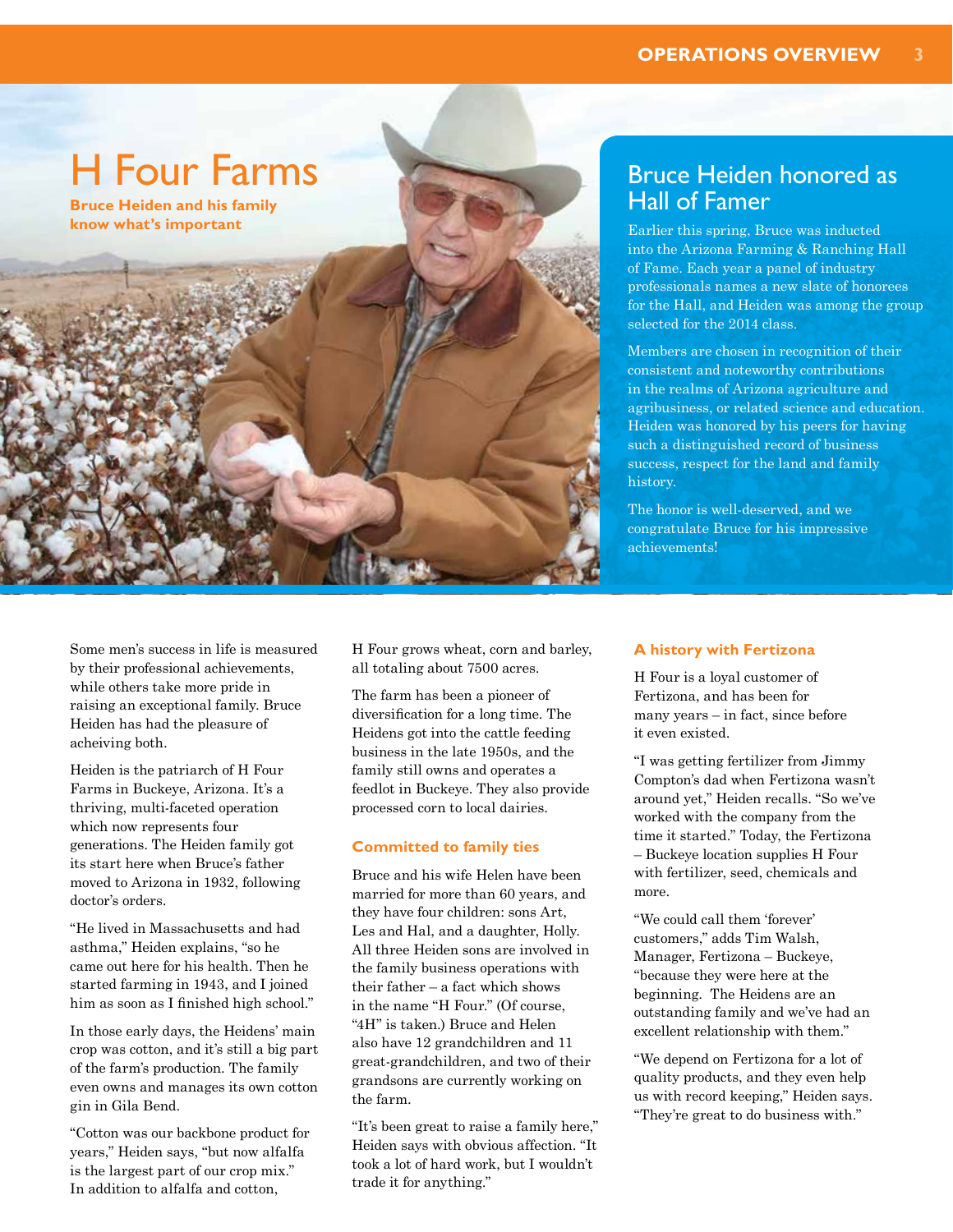# Understanding New Crop Insurance

**Growers face different options with 2014 Farm Bill**

Given the unpredictable nature of farming in the Southwest, smart growers here agree that crop insurance is a good idea. But what exactly does that mean? There are countless types of insurance policies and options, and the situation is now getting even more complicated.

"The new Farm Bill is a game changer," says Gary McKenzie, president of FARM, Inc., an Arizona firm specializing in crop insurance and agricultural financial management. "Farmers used to have a lot more government-supported safety nets, but with the new bill, now there's more responsibility for a grower to find his own insurance."

"With all the new stuff in the Farm Bill, some of our customers are trying to figure out what to do (about insurance)," agrees Lamont Lacy, Credit Manager – Fertizona. "There are still lots of good options available. Growers just need to talk to their agent."

The choices include insurance through private companies as well as government-subsidized programs. The trick is to work with a knowledgeable, reputable provider who can walk you through the process to explain the most suitable and costeffective policies.

"For example, growers can get multi-peril insurance with a level of protection they choose, based on their yield history," says McKenzie, "but the program rules can be different by crop and by county."

Those rules include deadlines for both sign-up and planting. An important case in point is June 1st, the cut-off date for planting

Lamont Lacy

cotton in most counties in Arizona if you want it to qualify for insurance.

"There's definitely some confusion and misunderstanding out there," adds McKenzie. "We want to make sure growers are up to speed so they can be on top of things."

*If you have questions or need advice about crop insurance, talk to your local Fertizona or Compton Ag rep, or contact Lamont Lacy at 520.836.7477.*

## "We want to make sure growers are up to speed."

– Gary McKenzie, President, FARM, Inc. Insurance

## Larry McGee retires

Long-time Fertizona employee Larry McGee announced his retirement earlier this year, and everyone at the company wants to wish him well. Larry joined Fertizona in 2002 and spent a number of years as our Fertilizer Blending and Bagging Manager.

"Larry was a familiar presence at Fertizona for a long time," says Tyrell Currie, Marketing Director, "and we really appreciate all of his contributions and years of faithful service."

Tyke Bennett has taken over Larry's duties at Fertizona and can be contacted at 520.518.0196 with any bagging inquiries.

Congratulations, Larry. We'll miss you!

## Location change gives Fertizona customers new options

Growers who have been served out of the Fertizona – Santan location should be assured that they won't miss a beat. The Santan facility in Sacaton, AZ was recently consolidated into Fertizona's Casa Grande office, and all products and services will be readily available as part of this seamless transition.

All business has been transferred to our Casa Grande location, and the representatives there are ready to work with you for all ordering, consultation and deliveries. For more information, please contact Fertizona – Casa Grande at 520.836.7477.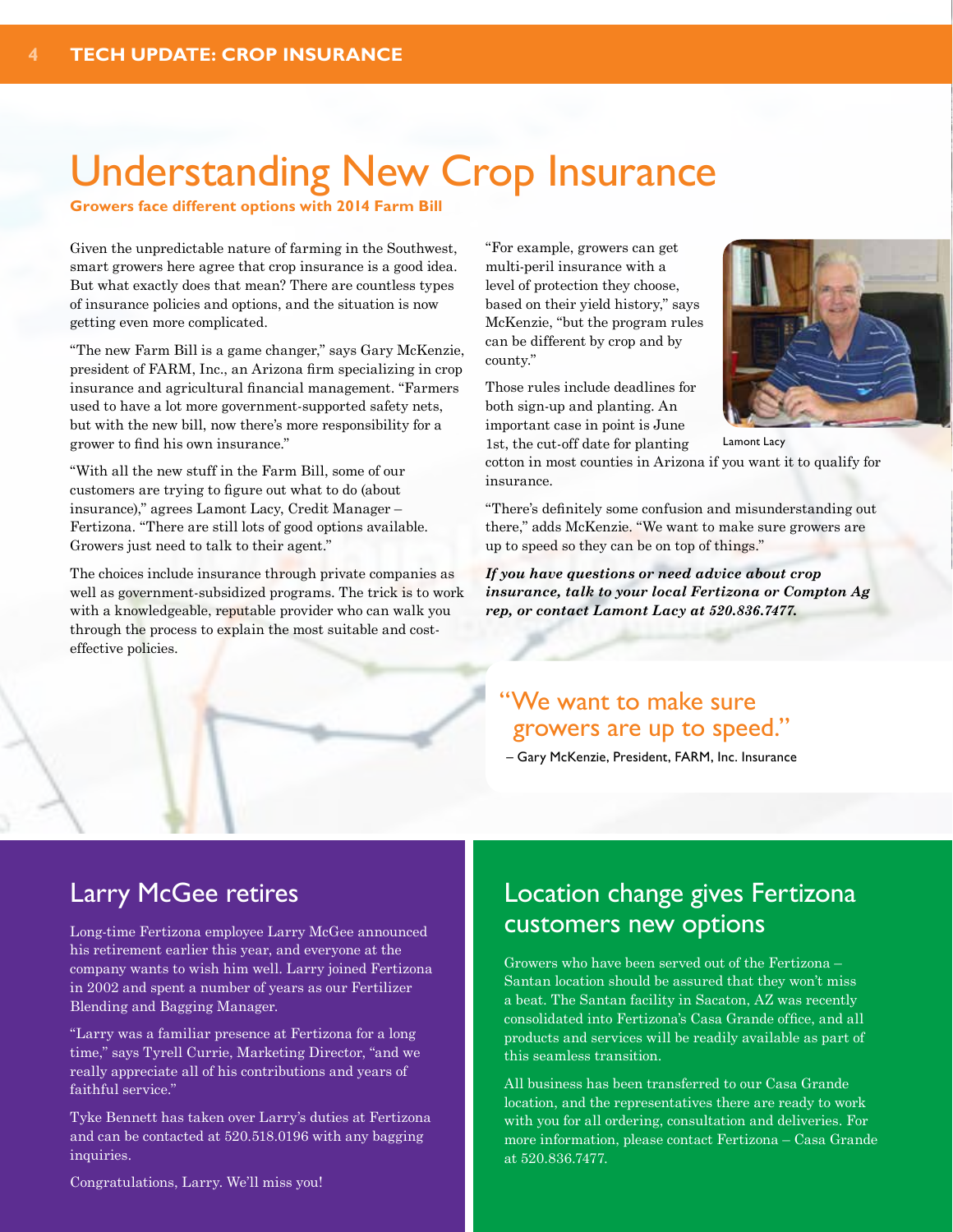### **NEW PRODUCT SPOTLIGHT 5**



## New coated ryegrass seed lowers cost of overseeding

**Unique Fertizona product means thick fall turf for less** 

With higher-than-ever prices for ryegrass seed, how can you avoid that expense and still have healthy, green turf all year? One smart alternative is economical Desert Gold® coated ryegrass seed from Fertizona.

Fertizona and the CYC Seed Company have worked with Mountain View Seeds to develop a premium coated seed which costs much less than conventional ryegrass. Desert Gold seed combines calcium carbonate and an exclusive micronutrient blend inside a permeable polymer coating. The coated seed holds moisture better to increase seedling survival rate and germination, so fewer seeds are needed per acre. The seed is also colored red to improve application efficiency, making it easier to avoid skips or overlaps.

"This is the future, because rye seed is going to stay high," says Nick Lubich, Turf Management Specialist, Fertizona – Fennemore. "We introduced Desert Gold last year and saw very good results, with accelerated germination and quick establishment of solid turf."

One satisfied customer is Reid Scholes, Golf Course Superintendent of Moon Valley Country Club in Phoenix. He arranged to have Desert Gold seed applied at the Tres Rios Golf Course at Estrella Mountain Park in Goodyear, another facility he oversees.

"Price was my main motivation," explains Scholes. "We decided to give it a shot, and the coated seed really worked for us. We hope to use it again." "The grass was thicker (with the coated seed) and had better germination," adds Rob Stottern, Superintendent at Tres Rios. "We had a lot more density. And it's fantastic when you apply it, because you can see right where the seed was thrown."

The Tres Rios Golf Club proudly uses Desert

 $(\mathbb{C}(0)|\mathsf{L}|0)$ 

akar

Gold coated ryegrass seed.

Scholes also did a side-by-side test on a driving range, with Desert Gold at a lower rate applied next to more expensive seed. "The turf from the coated seed looked just as good," he says.

*For more information about economical coated ryegrass seed, please contact your Fertizona representative or Craig Allen, Branch Manager, Fertizona – Fennemore at 602.402.3371.*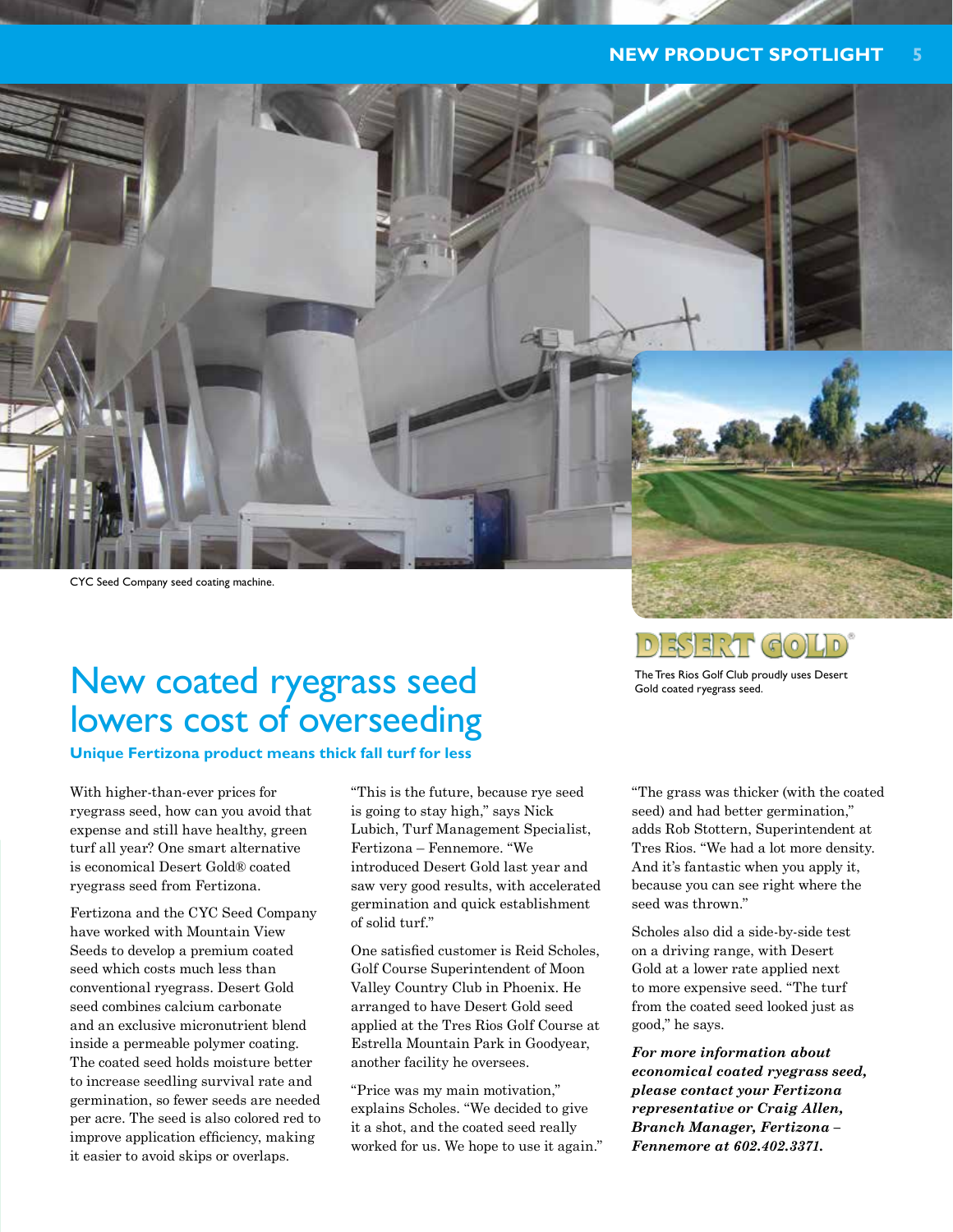# Pistachio update

**Mild winter encourages promising yields**

This year's crop of pistachios in Arizona comes with both good news and bad news. First, the mild winter has given things an early start, which generally indicates a step toward higher yields.

"This past January and February were some of the warmest in history, so the trees are ahead of schedule," says PCA Steve Fenn, Fertizona – Willcox. "But that also means we could see more insect pressure."

Another new challenge Fenn has encountered with some of his customers this spring is the pycnidial fungus identified as Phoma fungicola. The phoma pathogen, first discovered in Arizona in late 2012, has been known to attack pistachio hulls and nuts.

"Fertizona has several fungicides to treat phoma," Fenn says, "but growers need to identify the disease first so they can choose the right solution."

One grower whose crop hasn't been affected by the phoma threat is Mark Cook of Bowie, Arizona. "We've learned that we can't be complacent, so we maintain a significant fungicide program," Cook says. "I know that phoma has definitely been a problem for some people, but we're very aggressive with our fungicides."

Cook agrees that the unusually mild winter affected how some trees came out of dormancy, but he also notes that his family has been growing pistachios for more than 40 years.

"It's nothing we haven't seen before," he adds confidently. "We'll be alright, and it looks like it's going to be a good year."

*For more information about fungicides or other products for nut crops, please contact your Fertizona location or representative.*

"We're very aggressive with our fungicides."

– Mark Cook, Bowie, Arizona

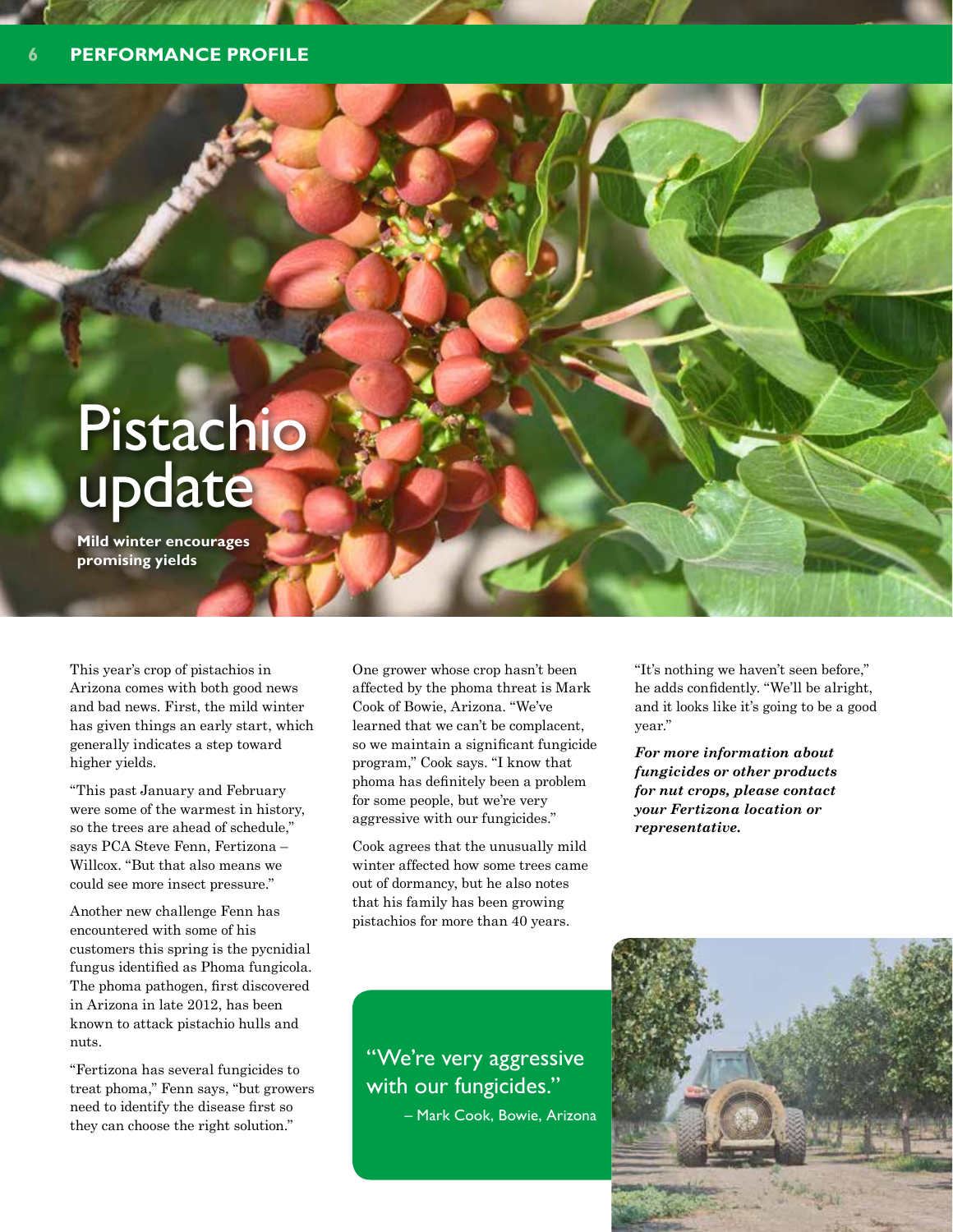

# Driving golf farther

**Nick Lubich is making a difference in turf**

Nick Lubich, Turf Management Specialist, Fertizona – Fennemore, is a perfect example of someone being in the right place at the right time.

Originally from Ohio, Lubich was living in Florida when his company transferred him to Phoenix 10 years ago. Through some lucky coincidences, he was invited to join Fertizona and decided to make a career switch.

"Back then, Fertizona was just starting to grow their turf business and getting known in the golf market," Lubich explains. "The golf business is my passion, and I really liked the Fertizona people I met, so the move seemed like a great fit."

It turned out to be a smart move for a lot of people. Fertizona's golf business has been growing aggressively for

several years, and the addition of Lubich helps to further the company's reputation as a leader in the regional turf market.

"We go out of our way to assure that Fertizona's service is second to none," Lubich says with pride. "We try to fill customer orders the same day or the following day, while some other suppliers' deliveries are a week out."

Lubich currently serves about 70 golf course clients in the Phoenix and Tucson areas, including several golf management companies. He provides them with a variety of fertilizers, chemicals and seed products, along with the benefits of his knowledge and experience.

In his spare time, Nick and his wife Diana like movies, hiking and hanging out together. Nick also enjoys hockey – which he still plays and coaches a youth team – and not surprisingly, golf.

"People say it must be nice getting to spend time on golf courses every day, and they're right," Lubich adds. "I have a great job with a one-of-a-kind company that really cares about its customers and employees. My seven years at Fertizona have been absolutely great, and I look forward to keep growing our business."